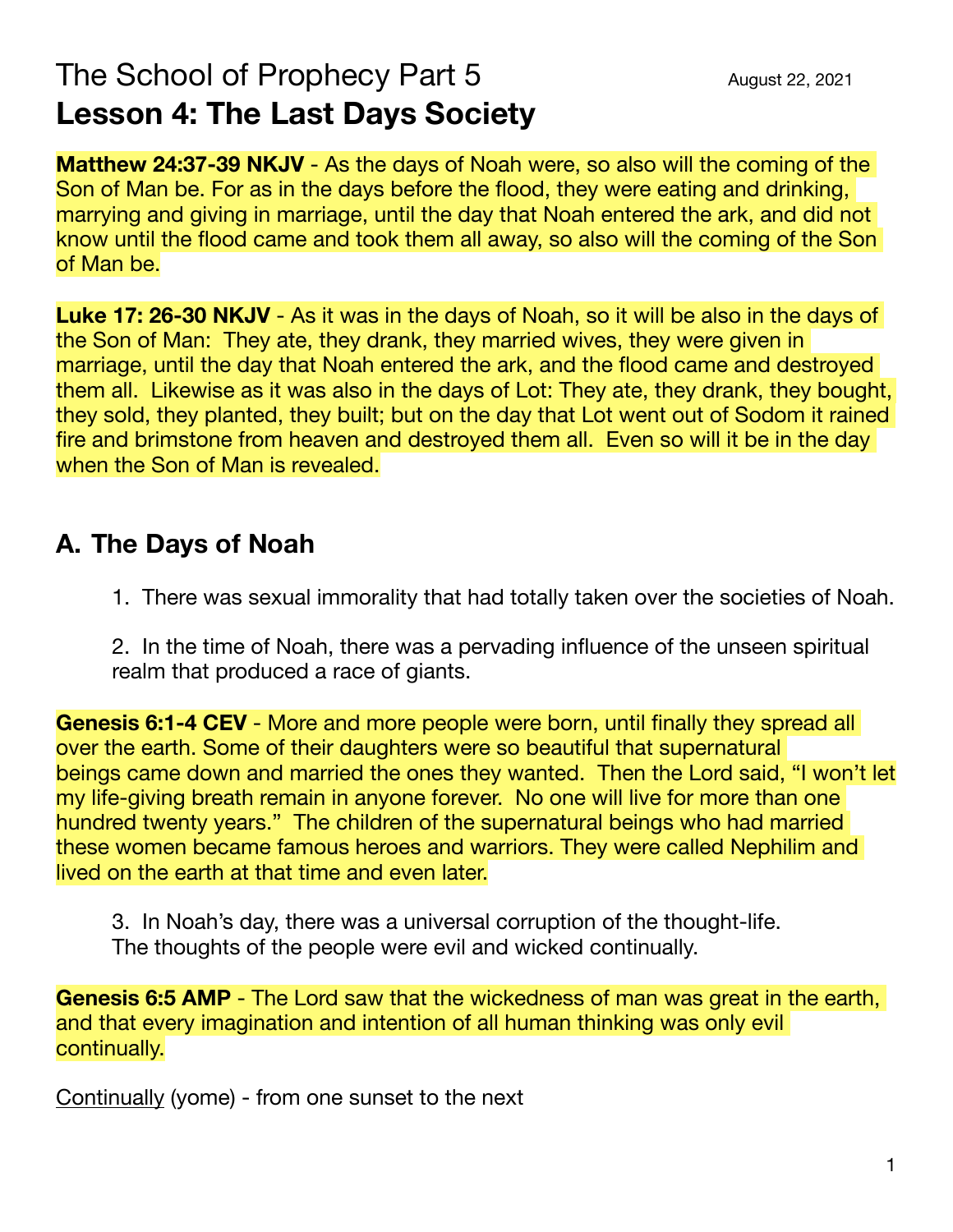4. The days of Noah were characterized by an upsurge in crimes and violence. It was a time of pervasive violence.

5. Another aspect of the Days of Noah was sexual degradation and perversion.

**Genesis 6:12 AMP** - So God looked upon the world and saw how degenerate, debased and vicious it was, for all humanity had corrupted their way upon the earth and lost their true direction.

Corrupt (shachath) - to run; to destroy; to corrupt morally; to act perversely

This is a total corruption of all relationships that we associate with in the natural realm of the flesh. In the time of Noah, sexual perversion was the fashionable sign of the times.

#### **B. The Days of Lot**

1. The society of Lot, just like the society of Noah, was characterized by sexual immorality.

**Jude 1:7 AMP** - Just as Sodom and Gomorrah and the adjacent cities, since they in the same way as these angels indulged in gross immoral freedom and unnatural vice and sensual perversity. They are exhibited [in plain sight] as an example in undergoing the punishment of everlasting fire.

2. The society of Lot was a self-absorbed society. The people were all about themselves: self pleasure, indulgence, wicked entertainment - that was the order of the day.

**2 Peter 2:7-8 AMP** - And if He rescued righteous Lot, who was tormented by the immoral conduct of unprincipled *and* ungodly men **(**for that just man, while living among them, felt his righteous soul tormented day after day by what he saw and heard of their lawless acts).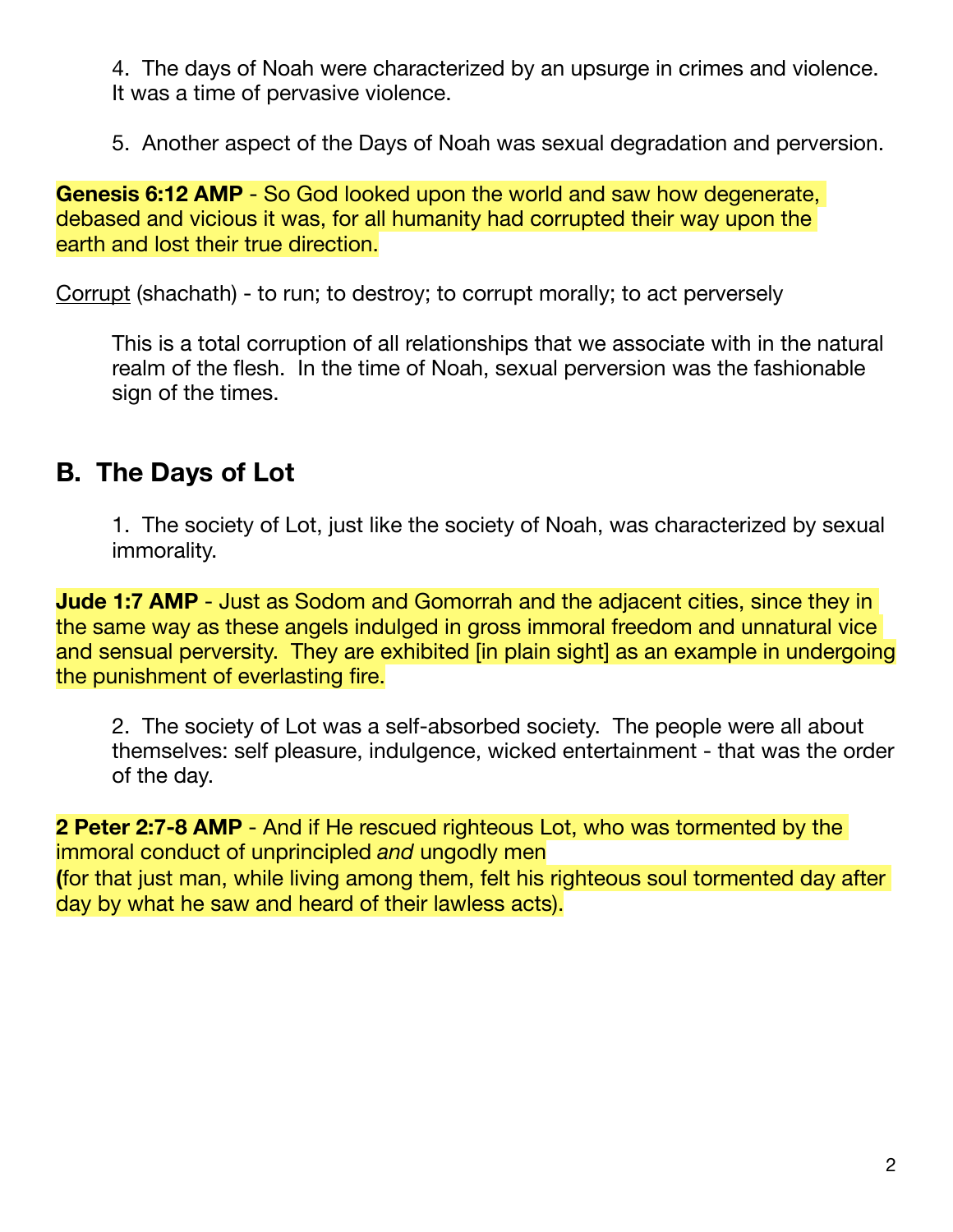3. The real problem of the society of Lot was that they were filled with a spirit of pride.

**Ezekiel 16:49-50 NKJV** - Look, this was the iniquity of your sister Sodom: She and her daughter had pride, fullness of food, and abundance of idleness; neither did she strengthen the hand of the poor and needy. And they were haughty and committed abomination before Me; therefore I took them away as I saw fit.

Pride (gaown) - to turn aside and to claim excellence earned apart from God; a character of arrogance, evil behavior and perverse speech

# **C. Last Days Society will be Barbaric**

Barbaric - savagely cruel; exceedingly brutal; uncivilized

**2 Timothy 3:2-4 NKJV** - For men will be lovers of themselves, lovers of money, boasters, proud, blasphemers, disobedient to parents, unthankful, unholy, unloving, unforgiving, slanderers, without self-control, brutal, despisers of good, traitors, headstrong, haughty, lovers of pleasure rather than lovers of God.

1. Last Days Society will be characterized by "boasters."

Boaster (alazon) - a braggart; has contempt for other people; drunk with pride; takes pleasure imparting affliction; signifies a wanderer, a vagabond; one who displays quackery

Boasters are immoral people who have no moral standard. They are without a value system. They are disconnected from moral standards. They are advocates of a new world order characterized by a spirit of lawlessness.

2. Last Days Society will be characterized by pride.

"Pride is inordinate self-esteem or conceit. It is disdainful behavior toward others because of an intimate connection to one self. The love of one's own excellence." 

 ~St. Augustine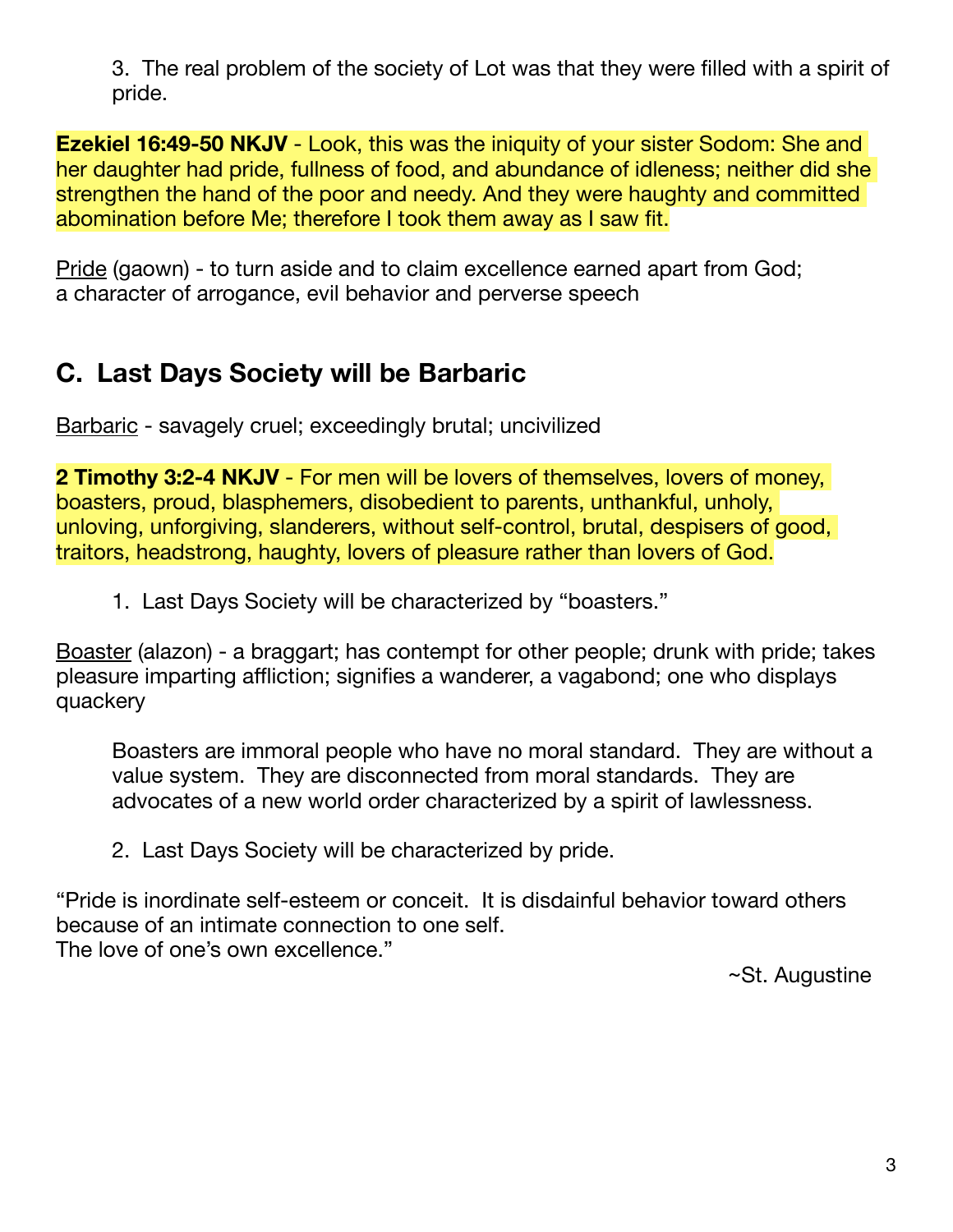3. Last Days Society will be characterized by blasphemers.

Blasphemers (blasphemeo) - to slander; to accuse; to speak against; to verbally attack for the purpose of destroying someone's reputation; to be filled with profane, foul, and unclean language

"Obscene words used by politicians has hit an all-time high in recent years. The use of profane expletives by politicians on their social platforms is off the charts."

> Potty Mouth Politicians 11-30-2018 - [govpredict.com](http://govpredict.com)

4. Last Days Society will be characterized by disrespect of authority.

Disobedient (apeithes) - unbelieving attitude; unpersuadable; stubborn and willfully disobedient to authority; rude language arising from arrogance

This society will have parents who negotiate with their children, rather than execute the loving hand of discipline and authority.

This breakdown of family is an indicator that the Last Days of the Last Days have arrived.

The Last Days Society are on display in this present age.

**Luke 21:28 NKJV** - Now when these things begin to happen, look up and lift up your heads, because your redemption draws near.

### **D. Action Steps to Turn the Tide**

1. Stay committed to the morality of the Word of God and watch your heart and mouth at all times.

**Psalm 19:14 NKJV** - Let the words of my mouth and the meditation of my heart be acceptable in Your sight, O Lord, my strength and my Redeemer.

2. Teach the Word to your children. Shine the Light of Jesus to them to counter the darkness.

**Deuteronomy 6:6-7 NKJV** - And these words which I command you today shall be in your heart. You shall teach them diligently to your children, and shall talk of them when you sit in your house, when you walk by the way, when you lie down, and when you rise up.